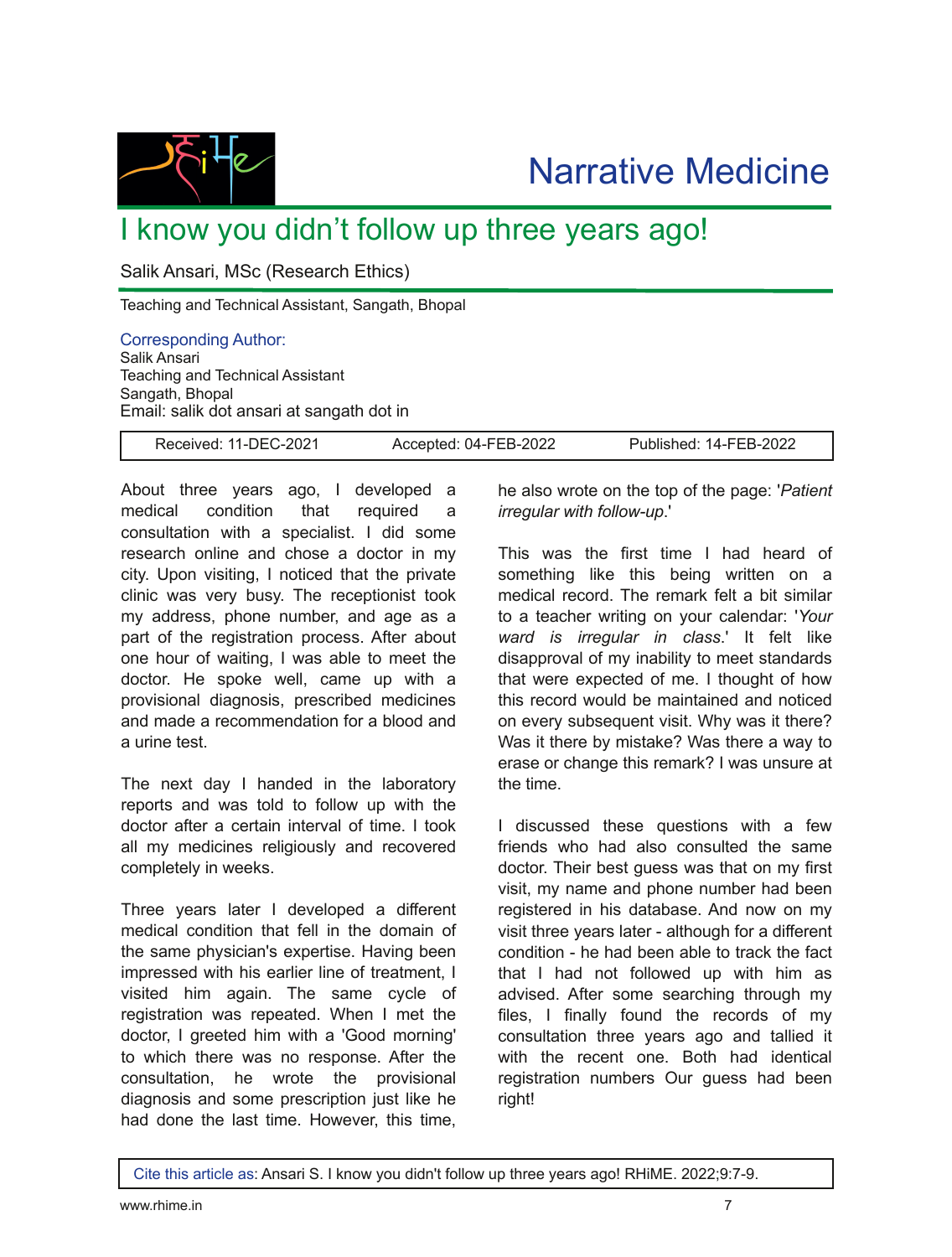After my first visit three years ago, since I had completely recovered, I had thought that the purpose of the consultation had been met. I'd had a favorable outcome of the treatment and I had moved on. Like many other people I know of, I had thought that the primary purpose of visiting the doctor was to get rid of the ailment, and once that was achieved, both my and the doctor's job was completed. I felt that if a follow-up had been unequivocally necessary - even if the symptoms cleared up and the condition was completely cured (as happened with me, to my belief) - the doctor would have emphasized it in the record. The doctor could have recorded the health-related consequences should the patient miss a follow-up. Doing that might help patients like myself better understand our condition and take follow up more seriously.

I subsequently learned that writing such remarks is a common practice among medical practitioners. On the one hand, this may be a doctor's genuine attempt to keep a record of the patient's compliance with treatment. It would allow the doctor to make a fair assessment of the possible reasons for the treatment not working or assessing the effectiveness of the therapeutic approach. Record keeping can also help in case of legal liabilities especially when failure to follow up can lead to adverse outcomes.

On the other, it could appear like a slotting of patients as per their obedience level and keeping a record of it - perhaps forever without their consent. Shouldn't the patient be told that one of the purposes of taking their phone numbers was so that it could be used as an identifier of their compliance? I also wondered if any physician would want to use such a record to discourage visits from patients who do not follow up, perhaps seeing them as a source of lost revenue. I sincerely hoped not.

This time around, I decided to follow up as and when advised, and to also check with

the doctor on the remark he had made on my record. At the end of the consultation, I pointed to the remark and gently asked why he'd written it. He responded that it was the truth - I hadn't come back the last time. He then immediately called for the next patient and I had no chance to ask any further questions. Had I had the chance, I would have wanted to know the relevance of making this remark on my record three years after the event. Did he believe that my health condition this time was in any way impacted by not following up the last time? To my mind, it was entirely unrelated, but was I wrong? And would this remark be on my record forever regardless of how dutifully I followed up henceforth? I would never know, I suppose.

I feel that a notation stating '*irregular with followup*' should be accompanied by the reasons for not following up, something the physician had not asked me: patient changing the physician for any reason; not having the financial resources to pay the follow-up fee; or (mistakenly or otherwise) patient not considering follow up as essential. Wouldn't getting a sense of these reasons help physicians better organize their clinical practice and prevent the health risks that could ensue through erratic follow-ups? My physician could have used the registered phone number to send out a reminder to me, like many other physicians do, I hear. A telephonic follow up might even be considered (for example, in a case like mine) where a clinical visit may not be essential. This would also save the patient's time and money.

In totality, this experience opened my eyes to something that is routine in clinical practice but which provoked me to ponder over some of its implications. Now, going forward, I have made a practice of always asking whether a follow-up is essential. Will an in-person follow up be necessary or will a telephonic one suffice? This experience made me a little more aware of my duties when it comes to